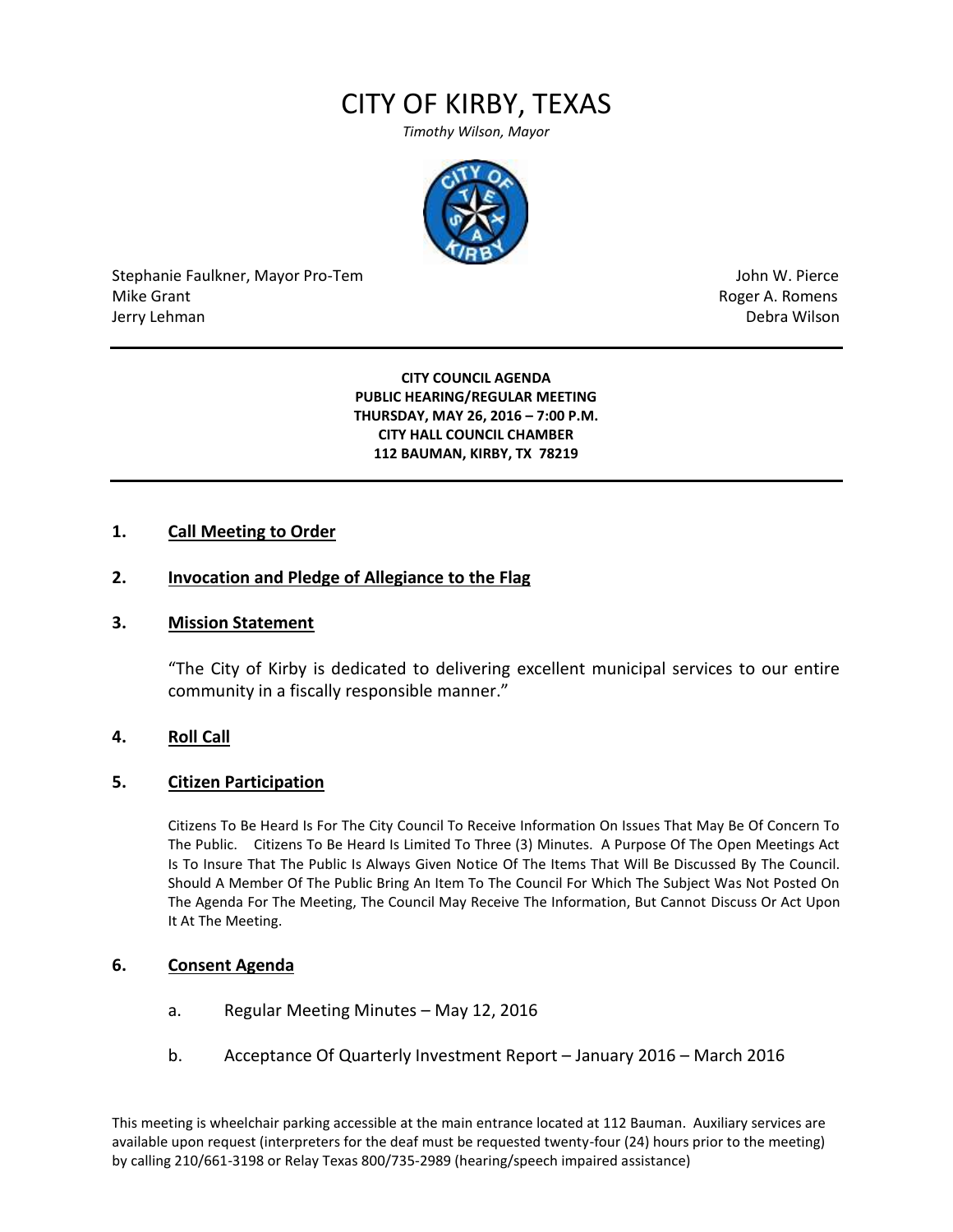c. Discussion And Possible Action To Consider Ordinance No. O-2016-787 Repealing Ordinance No. 90-465 And Establishing A Program For Response And Recovery Phases Of Comprehensive Emergency Management; Acknowledging The Office Of Emergency Management Director; Authorizing The Appointment Of An Emergency Management Coordinator; And Providing For The Duties And Responsibilities Of Those Offices; Identifying An Operational Organization; Granting Necessary Powers To Cope With All Phases Of Emergency Management Which Threaten Life And Property In The City Of Kirby, Texas; Authorizing Cooperative And Mutual Aid Agreements For Relief Work Between This And Other Cities Or Counties And For Related Purposes; And Providing For Penalties For Any Violation Of This Ordinance. This Is The Second Reading

## **7. Presentation**

a. The Retail Coach - Mr. Aaron Farmer

# **8. Public Hearing:**

- a. To Hear A Request For A Specific Use Permit To Allow Outdoor Storage In A (C-1) Commercial Office And Retail District Located At: CB: 5865, Lot 18, Otherwise Known As 5631 Seguin Road, City Of Kirby, Bexar County, Texas.
- b. To Hear A Request For A Specific Use Permit To Allow Use Of The Property As A Single Family Residence In A (C-2) Commercial District Located At CB 5941, BLK 2, LOT SE 147.2 FT OF W 50 FT OF 11, Also Known As 519 Edalyn St., Kirby, TX, 78219, City Of Kirby, Bexar County, Texas.
- c. To Hear A Request To Consider A Variance To The Zoning Ordinance For A Carport That Was Constructed Four Feet Within The Twenty-Five Foot Front Setback; Located At CB 5094A BLK 11 LOT 2; Otherwise Known As 2405 Threadway, City Of Kirby, Bexar County, Texas.

## **9. Discussion And Possible Action**

- a. Discussion And Possible Action To Consider Ordinance No. O-2016-788, An Ordinance Amending The Zoning Ordinance Of The City Of Kirby, Texas, To Grant Specific use Permit #2016-004 For Outdoor Storage In A (C-1) Commercial Office And Retail District Located At: CB: 5865, LOT 18, Otherwise Known As 5631 Seguin Road, City Of Kirby, Bexar County, Texas. This Is The First Reading.
- b. Discussion And Possible Action To Consider Ordinance No. O-2016- 789, An Ordinance Amending the Zoning Ordinance Of The City Of Kirby, Texas, To Grant Specific Use Permit #2016-005 For Use Of The Property As A Single Family Residence In A (C-2) Commercial District Located At CB 5941, BLK 2, LOT SE 147.2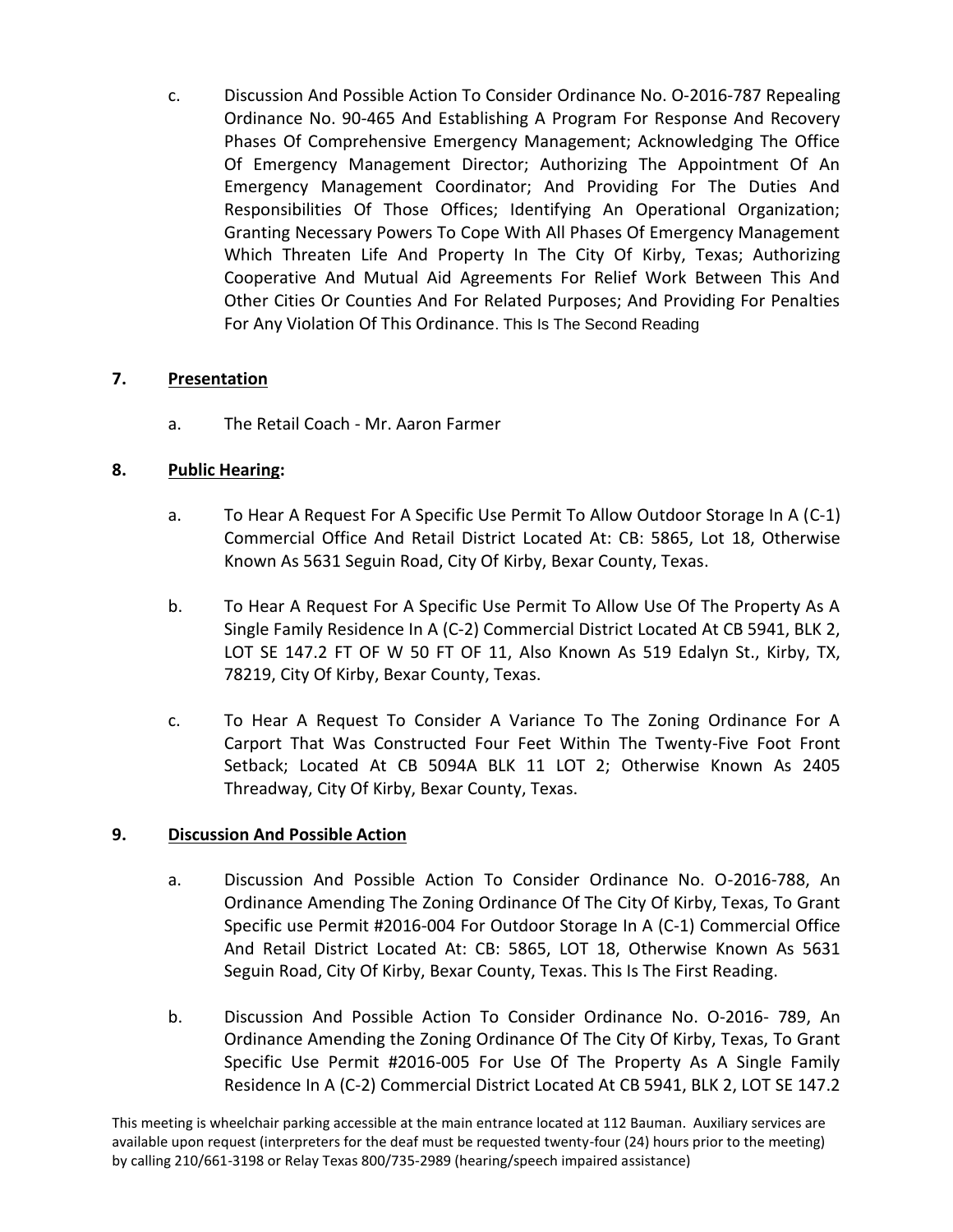FT OF W 50 FT OF 11, Also Known As 519 Edalyn St., Kirby, TX, 78219, City Of Kirby, Bexar County, Texas. This Is The First Reading.

- c. Discussion And Possible Action To Consider A Variance To The Zoning Ordinance For A Carport That Was Constructed Four Feet Within The Twenty-Five Foot Front Setback; Located At CB 5094A BLK 11 LOT 2; Otherwise Known as 2405 Threadway, City Of Kirby, Bexar County, Texas.
- d. Discussion And Possible Action To consider Ordinance No. O-2016-786 Repealing Chapter 112 Of The Code Of Ordinances Of The City Of Kirby And Adopting A New Chapter 112 Of The Code Of Ordinances Of The City Of Kirby To Define And Regulate Solicitors Of Services, Funds Or Property For Charitable Or Non-Profit Purposes, Itinerant Merchants, Itinerant Vendors, Peddlers And Persons Selling Or Taking Orders For Goods, Wares, Merchandise, Services, Photographs, Or Subscriptions And Related Matters And To Provide A Penalty For Violations. This Is the First Reading.
- e. Discussion And Possible Action To Consider Ordinance No. O-2016-784 Amending Sections 113.01 And 113.02 Of Chapter 113 Of The Code Of Ordinances Of The City Of Kirby, Texas To Adopt By Reference New State Rules For Food Establishments. This Is The First Reading.
- f. Discussion And Possible Action to Consider Ordinance No. O-2016-790, Repealing Ordinance No. 2 And Adopting A New Corporate Seal For The City Of Kirby. This Is The First Reading.
- g. Discussion And Possible Action Regarding 2016 Municipal Pool Plans
- h. Discussion And Possible Action Regarding Bexar Appraisal 9-1-1 Network District Fiscal Year 2017 Budget Approval

## **10. Department Updates**

- a. Administration
- b. Public Works
- c. Finance
- d. Fire
- e. Police
- f. Animal Care Services

## **11. Requests and Announcements**

a. Requests By Mayor And Council Members For Items To Be Placed On Future City Council Agendas And Announcements On City Events/Community Interests

This meeting is wheelchair parking accessible at the main entrance located at 112 Bauman. Auxiliary services are available upon request (interpreters for the deaf must be requested twenty-four (24) hours prior to the meeting) by calling 210/661-3198 or Relay Texas 800/735-2989 (hearing/speech impaired assistance)